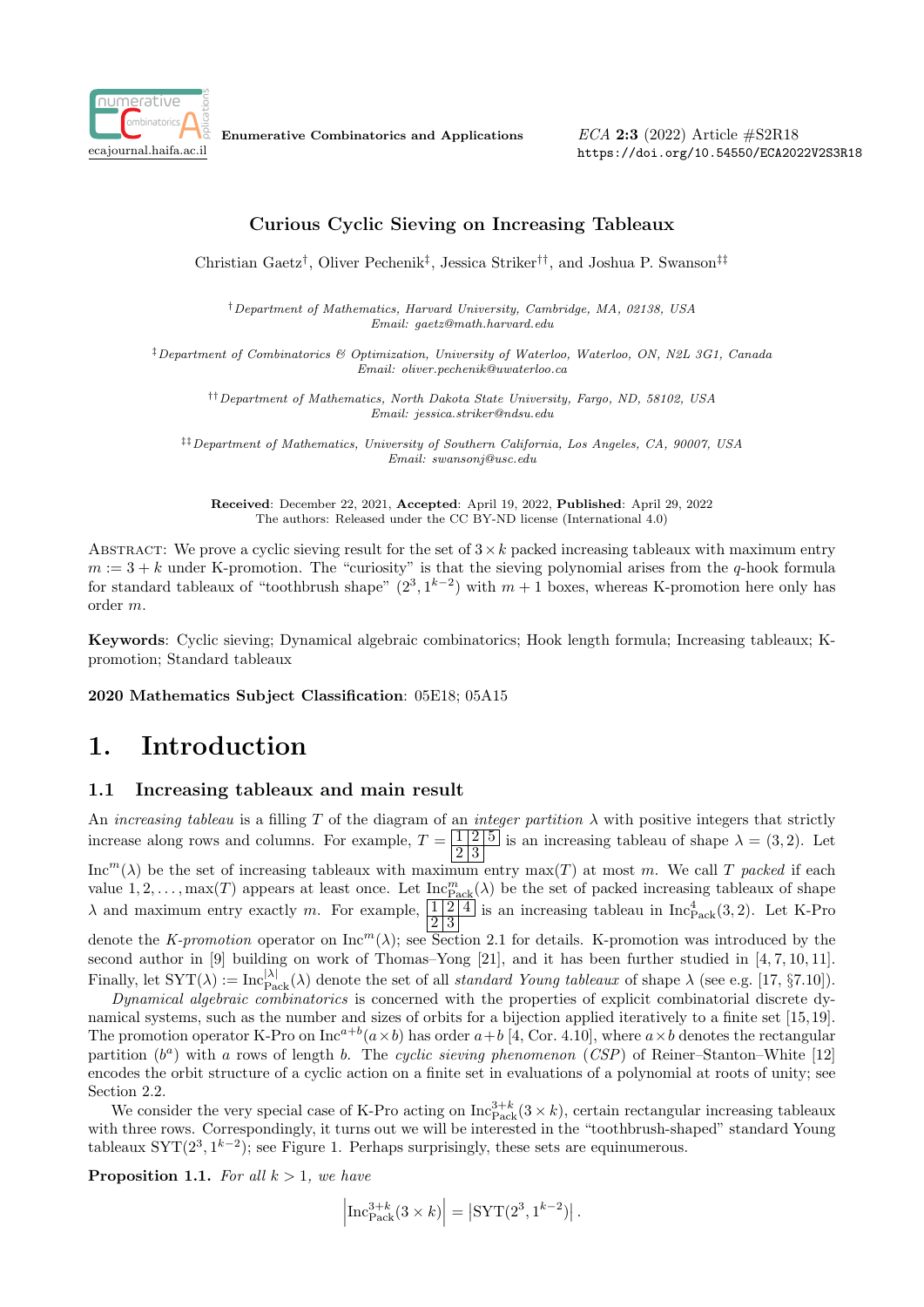While we are able to give explicit bijections between the sets of Proposition 1.1, we have not been able to identify any canonical structure-preserving bijection. See Section 4 for further discussion.



Figure 1: A standard Young tableau of toothbrush shape  $(2^3, 1^{k-2})$  with  $k = 6$ .

For  $\lambda \vdash N$ , let

$$
f^{\lambda}(q) := \frac{[N]_q!}{\prod_{c \in \lambda} [h_c]_q}
$$

be a q-analogue of the hook length formula; see Section 2.3. Our main result is as follows.

Theorem 1.2. The triple

$$
\left(\operatorname{Inc}_{\operatorname{Pack}}^{3+k}(3\times k), \langle \operatorname{K-Pro} \rangle, f^{(2^3,1^{k-2})}(q)\right)
$$

exhibits the cyclic sieving phenomenon, and K-Pro<sup>3+k</sup> = 1.

We note that the cyclic sieving polynomial in Theorem 1.2 is the  $q$ -hook length formula for the toothbrush shape  $(2^3, 1^{k-2})$ , while the tableaux appearing are instead increasing tableaux of rectangular shape  $3 \times k$ .

#### 1.2 Comparison to existing results

Several results similar to Proposition 1.1 and Theorem 1.2 have appeared for increasing tableaux with special shapes and contents. There is as yet no unifying generalization, and finding further examples would be of interest.

(CSP.1) Rhoades [13, Thm. 1.3] showed that

$$
(\text{Inc}_{\text{Pack}}^{ab}(a \times b), \langle \text{K-Pro} \rangle, f^{a \times b}(q))
$$

exhibits the CSP, where K-Pro has order ab. Note that in this case, the tableaux are standard Young tableaux and the cyclic sieving polynomial is the q-hook length formula for the shape of the tableaux.

(CSP.2) The second author [9, Thm. 1.2] showed that

$$
(\text{Inc}_{\text{Pack}}^m(2 \times k), \langle \text{K-Pro} \rangle, f^{(m-k, m-k, 1^{2k-m})}(q))
$$

exhibits the CSP, where K-Pro has order  $m$ . Compared with (CSP.1), the tableaux here are of more restrictive shape but more general maximum entry. Note that, as in Theorem 1.2, the cyclic sieving polynomial here is the q-hook length formula for the shape  $(m - k, m - k, 1^{2k-m})$ , which is different from the shape of the tableaux under consideration here.

The second author, moreover, gave an explicit bijection [9, Thm. 1.1] between two-row rectangular increasing tableaux  $\text{Inc}_{\text{Pack}}^m(2 \times k)$  and standard Young tableaux of "pennant shape"  $(m - k, m - k, 1^{2k-m})$ . This bijection is not K-Pro-equivariant, but is equivariant for the related involution K-evacuation and also preserves the descents of the tableaux.

When  $m = 2 + k$ , we have direct two-row analogues of Proposition 1.1 and Theorem 1.2 arising from

$$
\left|\operatorname{Inc}_{\operatorname{Pack}}^{2+k}(2 \times k)\right| = \left|\operatorname{SYT}(2^2, 1^{k-2})\right|.
$$

(CSP.3) Pressey–Stokke–Visentin [11, Thm. 3.7] showed that

$$
(\mathsf{Inc}_\mathsf{Pack}^m(r,1^s), \langle \mathsf{K}\text{-}\mathsf{Pro} \rangle, f^{(m-s,1^s)}(q) f^{(m-r+1,1^{r+s-m})}(q))
$$

exhibits the CSP, where K-Pro has order  $m-1$ . We note that in this case the order  $m-1$  of K-promotion differs from the number  $m + s + 1$  of cells in the pairs of standard tableaux, as well as from the maximum entry m of the increasing tableaux.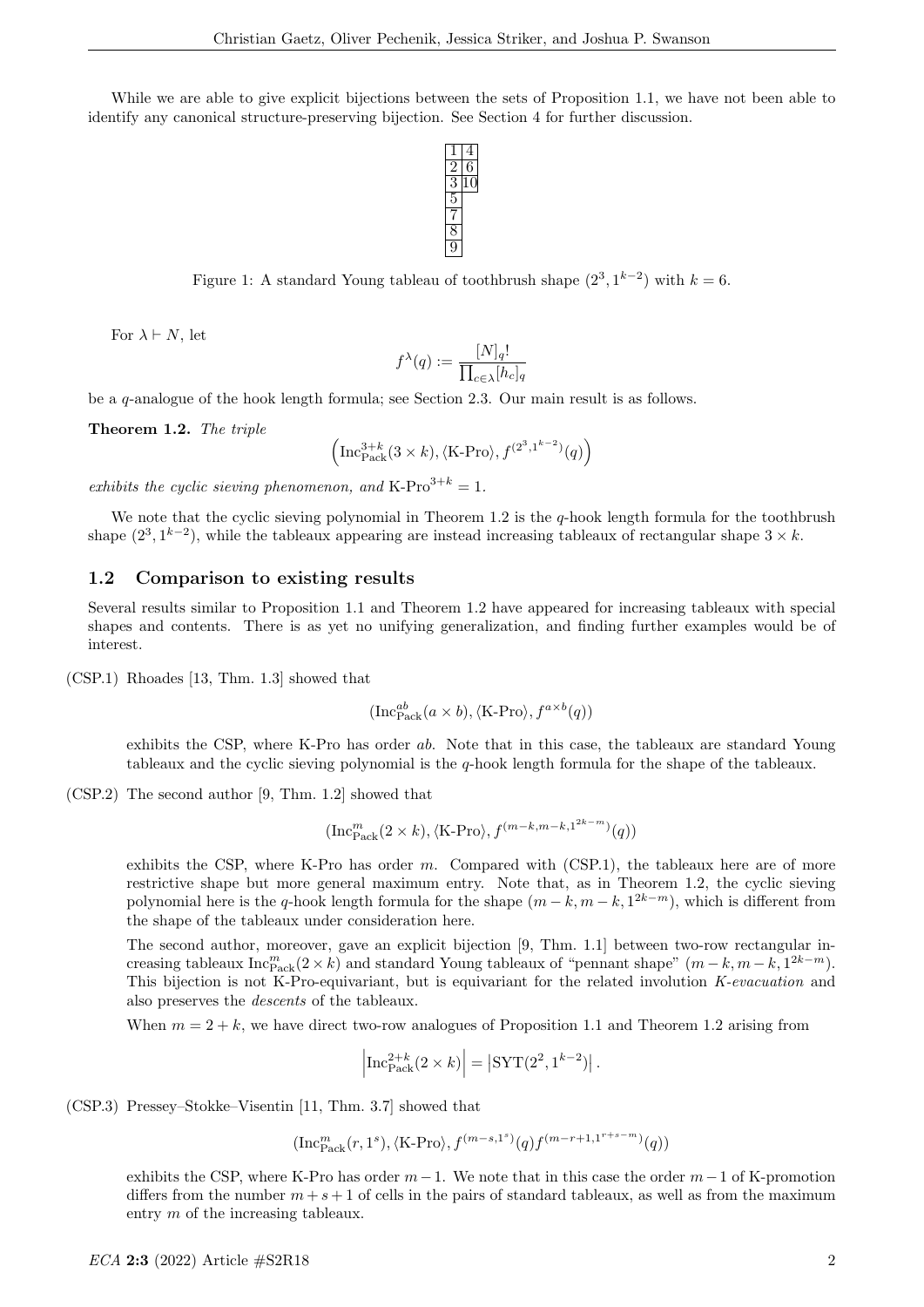### 1.3 Potential generalizations

In light of the results (CSP.1), (CSP.2), and (CSP.3), which all give cyclic sieving phenomena for K-promotion on various sets of increasing tableaux with sieving polynomial a product of q-hook polynomials, one might ask if Theorem 1.2 could be generalized while maintaining this property. However the most natural extensions of Theorem 1.2 in this direction, to  $\text{Inc}_{\text{Pack}}^{4+k}(4 \times k)$  or to  $\text{Inc}_{\text{Pack}}^{(3+k)+1}(3 \times k)$ , will not work. One can compute that:

$$
\left| \text{Inc}_{\text{Pack}}^{4+4} (4 \times 4) \right| = 2 \cdot 31
$$

$$
\left| \text{Inc}_{\text{Pack}}^{(3+7)+1} (3 \times 7) \right| = 5 \cdot 11 \cdot 67.
$$

The value  $f^{\lambda}(1)$  has the largest prime divisor at most N, the number of boxes of  $\lambda$ , so the prime factors of 31 and 67 above severely restrict which q-hook polynomials could appear as factors in a potential sieving polynomial, and it can easily be verified that none of the possibilities is, in fact, a sieving polynomial for K-promotion on these sets of increasing tableaux. Note also that, for general  $a, b, m \in \mathbb{N}$ , the order of K-promotion on Inc ${}_{\text{Pack}}^m(a \times b)$  is strictly greater than m and moreover the order is unknown (cf. [7,9]).

### 1.4 Organization

The rest of the paper is organized as follows. In Section 2, we give background on K-promotion, the cyclic sieving phenomenon, hook length formulas, and rowmotion on order ideals. In Section 3, we prove Proposition 1.1 and Theorem 1.2. In Section 4, we discuss bijectivity.

## 2. Background

#### 2.1 K-promotion

Thomas–Yong [21] introduced K-jeu de taquin for increasing tableaux. K-promotion on Inc $^m(\lambda)$  was built out of sliding moves in [9] as follows. The *southeast neighbors* of a cell are the (at most two) adjacent cells immediately south or east of it; see Figure 2. Let  $T \in \text{Inc}^m(\lambda)$  be an increasing tableau\*. Delete the entry 1 from T, leaving an empty cell. Repeatedly perform the following operation simultaneously on all empty cells until no empty cell has a southeast neighbor. Label each empty cell by the minimal label of its southeast neighbor(s) and then remove that label from the southeast neighbor(s) in which it appears. If an empty cell has no southeast neighbors, it remains unchanged. Finally, we obtain K-Pro $(T)$  by labeling all empty cells by  $m + 1$  and then subtracting 1 from every label.



Figure 2: An example of K-promotion for  $T \in \text{Inc}^7(3,3,1)$ .

#### 2.2 The cyclic sieving phenomenon

Let X be a finite set on which a cyclic group C acts, and let  $f(q) \in \mathbb{Z}_{\geq 0}[q]$  be a polynomial. We say the triple  $(X, C, f(q))$  exhibits the cyclic sieving phenomenon (CSP) if the number of fixed points of any element  $\sigma \in C$ of order d is  $f(\exp(2\pi i/d))$  [12]. In particular,  $|X| = f(1)$ , so Proposition 1.1 follows from Theorem 1.2. See [16] for a nice survey article on the CSP. One of the foundational CSP's involves cyclic rotation on the set  $\binom{[n]}{k}$  of k-element subsets of  $[n] := \{1, \ldots, n\}$ , which will be used below.

 $*$ In contrast to [9], we do not require T to be packed, and the value m is not required to appear in T.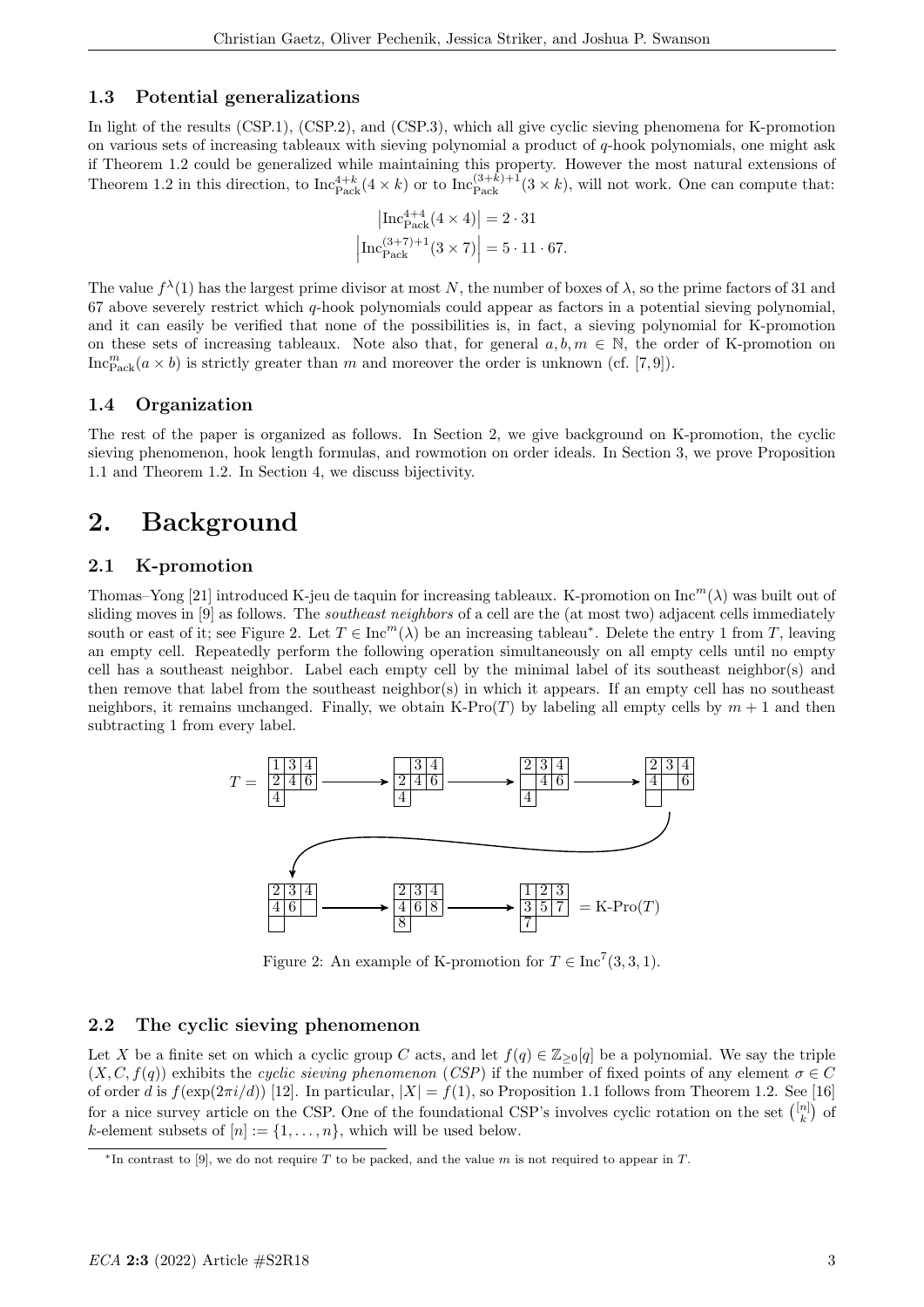### 2.3 Hook lengths and  $q$ -analogues

The hook length formula is

$$
|\,\mathrm{SYT}(\lambda)| = \frac{N!}{\prod_{c \in \lambda} h_c},
$$

where  $\lambda$  has N boxes and  $h_c$  is the *hook length* of the cell c [17, p.373]. There is a natural q-analogue of the hook length formula which enumerates standard Young tableaux by their major index:

$$
\sum_{T \in \text{SYT}(\lambda)} q^{\text{maj}(T)} = q^{b(\lambda)} \frac{[N]_q!}{\prod_{c \in \lambda} [h_c]_q} = q^{b(\lambda)} f^{\lambda}(q),
$$

where  $[d]_q := \frac{1-q^d}{1-q}$  $\frac{1-q^2}{1-q}$ ,  $[N]_q! := [N]_q[N-1]_q \cdots [1]_q$ , and  $b(\lambda) := \sum_{i \geq 1} (i-1)\lambda_i$  [17, Cor. 7.21.5]. The special case  $\lambda = (a+1, 1^b)$  yields the *q*-binomial coefficients

$$
f^{(a+1,1^b)}(q) = \frac{[a+b]_q!}{[a]_q![b]_q!} =: \begin{bmatrix} a+b \\ a \end{bmatrix}_q.
$$

#### 2.4 Order ideals and rowmotion

Let  $[a] \times [b]$  denote the poset which is the product of two chains, i.e. the grid  $\{(i, j) : 1 \le i \le a, 1 \le j \le b\}$  under the component-wise partial order. Let  $J(P)$  denote the set of *order ideals* of a poset P, which for  $P = [a] \times [b]$ means that if  $I \in J(P)$  and  $(i, j) \in I$ , then  $(i', j') \in I$  whenever  $i' \leq i$  and  $j' \leq j$ . For  $I \in J(P)$ ,  $P \setminus I$  is an order filter. The order ideals and order filters in  $[a] \times [b]$  can be identified with Young diagrams; see Figure 3.

In [20,  $\S 3.1$ ], the third author and Williams coined the term *rowmotion* on P, which is the bijection Row:  $J(P) \rightarrow J(P)$  defined by sending  $J \in J(P)$  to the order ideal generated by the minimal elements of the complement  $P - J$  [2,20]. See the right half of Figure 3 for an example. There is an alternative characterization in terms of toggles [3], which was used in [4] to give an equivariant bijection between K-promotion on increasing tableaux (using an alternative interpretation in terms of K-Bender-Knuth involutions) and rowmotion on order ideals of related posets. We give a self-contained characterization of this bijection specialized to our context in the next section.

## 3. Proof of the main results

We begin by describing an equivariant bijection between  $\text{Inc}^{a+b}(a \times b)$  and order ideals  $J([a] \times [b])$ . Suppose  $T \in \text{Inc}^{a+b}(a \times b)$ . Index the cells of T with  $(1,1)$  at the upper left and  $(a, b)$  at the lower right. Let  $J = \{(i, j) : T(i, j) = i + j\}$ . Consider traveling from  $(i, j) \in J$  to  $(a, b)$  using adjacent horizontal or vertical steps. At each step the value of  $i + j$  increases by exactly one and the value of T increases by at least one, so

$$
a + b \ge T(a, b) \ge T(i, j) + (a - i) + (b - j) = a + b.
$$

Thus T increases by exactly one at every step, so everything weakly southeast of  $(i, j)$  belongs to J, and J is an order filter of  $[a] \times [b]$ . By the same argument,  $K = \{(i, j) : T(i, j) = i + j - 1\}$  is  $([a] \times [b]) - J$  and is an order ideal. It is easy to see that  $T \mapsto (J, K)$  is bijective. Hence, the map  $\Theta : \text{Inc}^{a+b}(a \times b) \to J([a] \times [b])$  defined by  $T \mapsto \{(a-i+1,b-j+1) : (i,j) \in J\}$  is a bijection.

**Lemma 3.1.** For any positive integers a and b, the bijection  $\Theta$  intertwines rowmotion with K-promotion:

$$
\begin{array}{ccc}\n\text{Inc}^{a+b}(a \times b) & \xrightarrow{\Theta} & J([a] \times [b]) \\
\text{k-Pro} & \downarrow^{\text{Row}} \\
\text{Inc}^{a+b}(a \times b) & \xrightarrow{\Theta} & J([a] \times [b])\n\end{array}
$$

*Proof.* We have already observed that  $\Theta$  is bijective. For equivariance, consider the effect of K-Pro on  $(J, K)$ and suppose that  $K\text{-Pro}(T) \mapsto (J', K')$ . The entry in each cell weakly northwest of a maximal element  $(i, j)$  of K is completely determined, and K-promotion fixes all such elements except for  $(i, j)$  itself. Since the east and south neighbors of  $(i, j)$  (if they exist) belong to J and so are larger by 2, K-promotion increases  $T(i, j)$  by 1. This holds even when  $(i, j) = (a, b)$ , so  $(i, j) \in J'$ . Hence elements weakly southeast of maximal elements of K belong to  $J'$  and elements weakly northwest, not including the element itself, belong to  $K'$ . All that remains are elements strictly northeast or southwest of maximal elements of  $K$ , necessarily in  $J$ . It is not difficult to see that these are decremented by 1 by K-promotion and hence belong to  $K'$ . Thus  $J'$  is precisely the order filter generated by the maximal elements of the complement of J, and equivariance follows.  $\Box$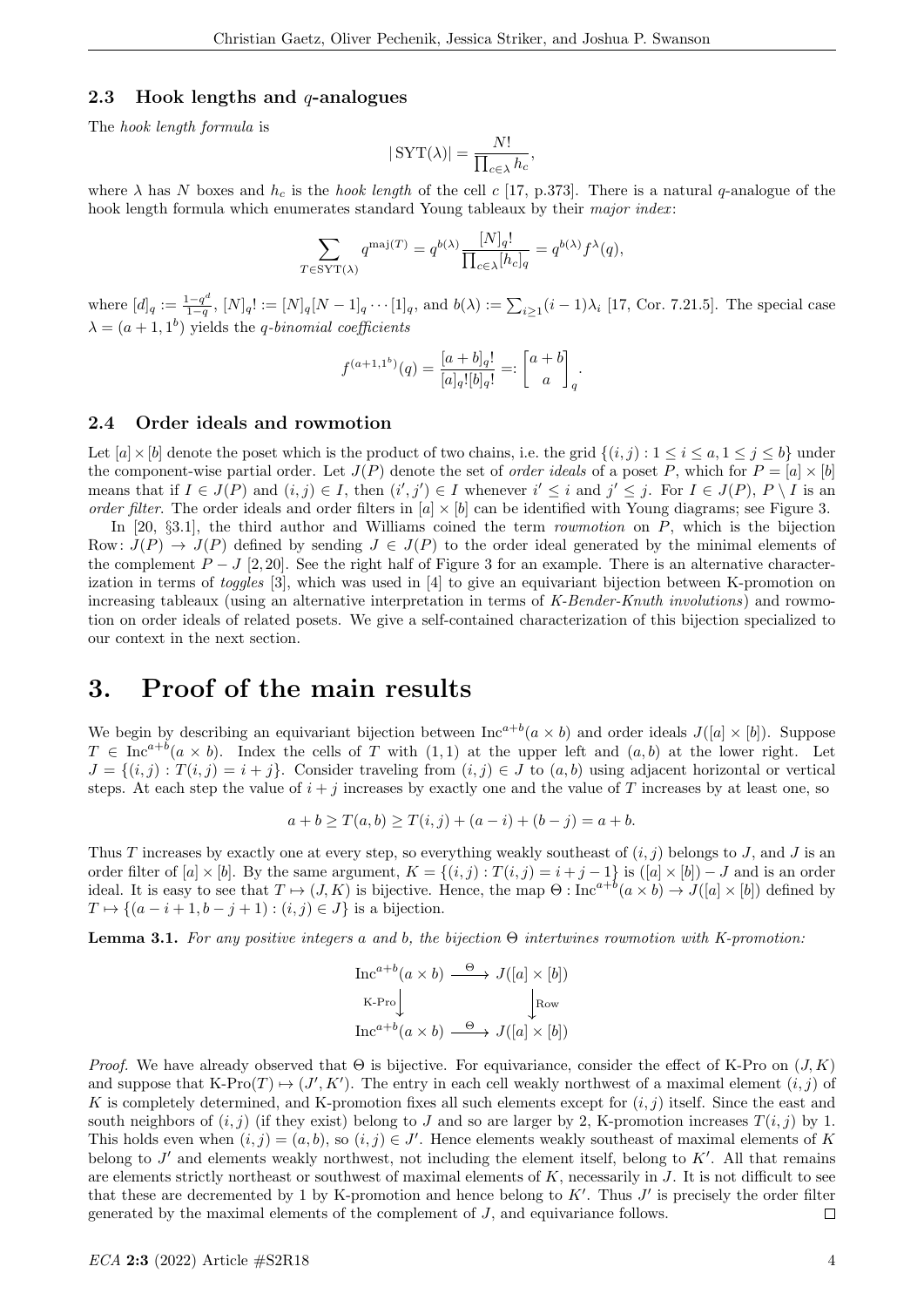

Figure 3: In the upper left, we have a packed rectangular increasing tableau with its corresponding Young diagram and order filter J from Lemma 3.1 shaded. The edge of the Young diagram is determined by the horizontally or vertically adjacent cells whose entries differ by exactly 2. In the upper right, we have the corresponding order ideal.

The existence of a bijection making the diagram of Lemma 3.1 commute was previously established in [4] in more generality, but without making the map explicit.

Lemma 3.2. For any positive integers a and b, the triple

$$
\left(\text{Inc}^{a+b}(a \times b), \langle \text{K-Pro} \rangle, \begin{bmatrix} a+b \\ a \end{bmatrix}_q\right)
$$

exhibits the cyclic sieving phenomenon.

*Proof.* Stanley gave an equivariant bijection between  $J([a] \times [b])$  under rowmotion and skew standard Young tableaux with two rows of lengths a and b that do not overlap (denoted  $SYT((a+b, b)/(b))$ ) under promotion [18, p.8. In [20, §3.1], the third author and Williams noted that  $SYT((a+b, b)/(b))$  under promotion is in equivariant bijection with  $\binom{[a+b]}{b}$  under cyclic rotation, and noted that cyclic sieving applies by Reiner–Stanton–White's foundational example [12, Thm. 1.1]. The result follows by combining these observations with Lemma 3.1.  $\Box$ 

In general, the relation between the K-promotion orbits of  $\text{Inc}^m(\lambda)$  and those of the subset  $\text{Inc}_{\text{Pack}}^m(\lambda)$  is fairly complicated (cf. [6, Theorem 6.1]). However, in the following case of particular relevance to this paper, it is much simpler.

Lemma 3.3. We have

 $\text{Inc}^{a+b}(a \times b) = \text{Inc}_{\text{Pack}}^{a+b}(a \times b) \sqcup \mathcal{E},$ 

where  $\mathcal E$  is the orbit of the tableau  $T(i, j) = i + j - 1$  under K-Pro, and  $|\mathcal E| = a + b$ .

Proof. This is easy to see from the proof of Lemma 3.1 and by considering the example in Figure 4. In the notation of the proof of Lemma 3.1, the packed tableaux in  $\text{Inc}^{a+b}(a \times b)$  are precisely those for which some anti-diagonal  $\{(i, j) : i + j = c\}$  has elements of both J and K; see Figure 3.  $\Box$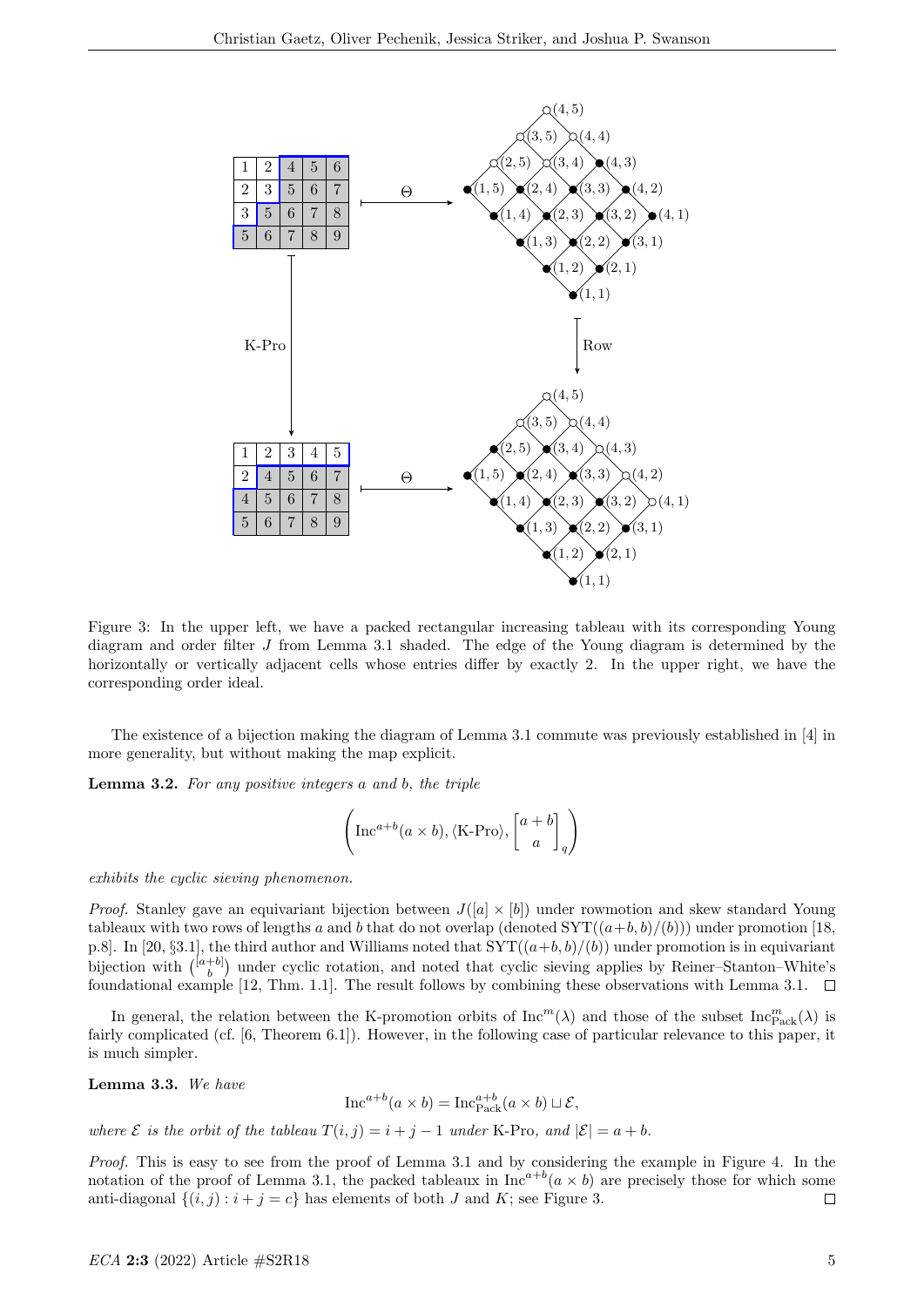

Figure 4: This seven-cycle is the exceptional orbit of K-promotion  $\mathcal{E} = \text{Inc}^7(3 \times 4) - \text{Inc}_{\text{Pack}}^7(3 \times 4)$ , as described by Lemma 3.3.

The key "computational miracle" underlying our proof of Theorem 1.2 is the following. We have been unable to find a suitable generalization beyond the toothbrush case.

Lemma 3.4. We have

$$
f^{(2^3,1^{k-2})}(q) = \begin{bmatrix} 3+k \\ 3 \end{bmatrix}_q - q^{k-1}[k+3]_q.
$$
 (3.1)

Proof. The q-hook length formula gives

$$
f^{(2^3,1^{k-2})}(q) = \frac{[k+4]_q[k+3]_q[k-1]_q}{[3]_q!}.
$$

The right-hand side of Equation (3.1) is

$$
\frac{[k+3]_q[k+2]_q[k+1]_q}{[3]_q!} - \frac{q^{k-1}[k+3]_q[3]_q[2]_q}{[3]_q!}.
$$

The two are equal since

$$
(1 - q^{k+4})(1 - q^{k-1}) = (1 - q^{k+2})(1 - q^{k+1}) - q^{k-1}(1 - q^3)(1 - q^2),
$$

which may be checked directly.

We may now restate and prove our main results.

Theorem 3.5. The triple

$$
\left(\operatorname{Inc}_{\operatorname{Pack}}^{3+k}(3 \times k), \langle \operatorname{K-Pro} \rangle, f^{(2^3,1^{k-2})}(q)\right)
$$

exhibits the cyclic sieving phenomenon, and K-Pro<sup>3+k</sup> = 1.

*Proof.* By Lemma 3.3, we have an equivariant decomposition  $\text{Inc}^{3+k}(3 \times k) = \text{Inc}_{\text{Pack}}^{3+k}(3 \times k) \sqcup \mathcal{E}$ . By the stabilizer-order criterion for the CSP [12, p.18], the triple  $(\mathcal{E}, \langle \text{K-Pro} \rangle, q^{k-1}[k+3]_q)$  exhibits the CSP since  $\mathcal{E}$ is a single orbit of length  $k + 3$  and

$$
q^{k-1}[k+3]_q = q^{k-1} + q^k + \dots + q^{2k+1}
$$
  
\n
$$
\equiv 1 + q + \dots + q^{k+2} \pmod{1 - q^{k+3}}
$$
  
\n
$$
= [k+3]_q.
$$

By Corollary 3.2, this is an instance of refined cyclic sieving in the sense of [1, p.39], and it follows that

$$
\left(\mathrm{Inc}_{\mathrm{Pack}}^{3+k}(3\times k), \langle \mathrm{K}\text{-Pro} \rangle, \begin{bmatrix} 3+k \\ 3 \end{bmatrix}_q - q^{k-1}[k+3]_q \right)
$$

exhibits the CSP. The result follows by Lemma 3.4.

**Proposition 3.6.** For all  $k > 1$ , we have

$$
\left|\operatorname{Inc}_{\operatorname{Pack}}^{3+k}(3\times k)\right| = \left|\operatorname{SYT}(2^3, 1^{k-2})\right|.
$$

*Proof.* Set  $q = 1$  in Theorem 1.2.

 $ECA$  2:3 (2022) Article  $\#S2R18$  6

 $\Box$ 

 $\Box$ 

 $\Box$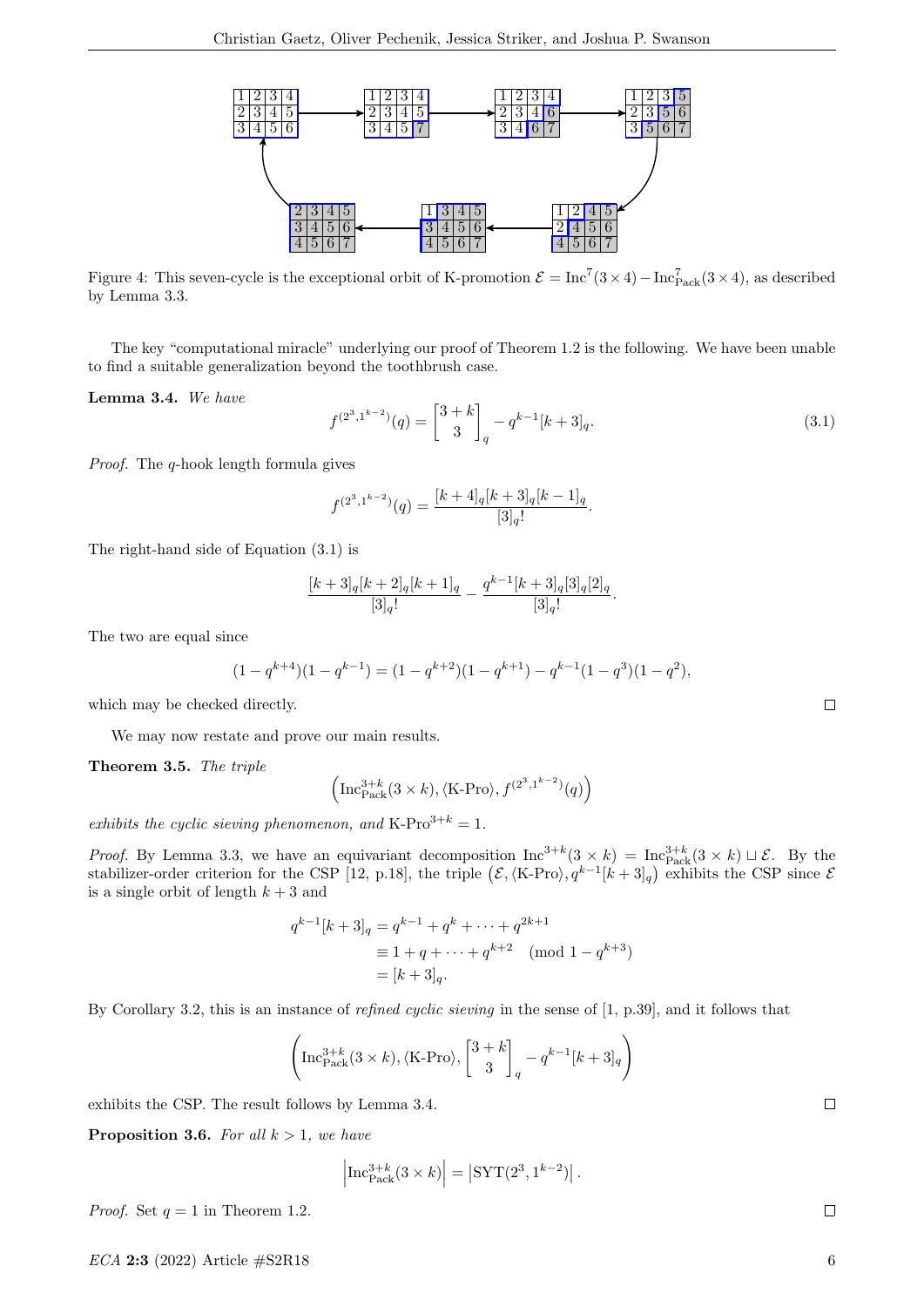## 4. Bijections

The original argument for (CSP.1) in Section 1.2 involves Kazhdan–Lusztig cellular representations, and no bijective proof is known. By contrast, the argument for (CSP.2) uses a maj-preserving bijection to standard tableaux and direct evaluations at the roots of unity. (For more algebraic perspectives on (CSP.2), see [5,8,14].) While the argument for (CSP.3) is not bijective, it involves a map to standard tableaux with well-controlled fibers and direct evaluations at the roots of unity.

Our proof of Proposition 1.1 does not produce a single "natural" bijection between  $\text{Inc}_{\text{Pack}}^{3+k}(3 \times k)$  and  $STT(2^3, 1^{k-2})$ . One may, however, produce a bijection as follows. First identify  $STT(2^3, 1^{k-2})$  with the 3-element subsets of  $\{2, 3, \ldots, k+4\}$  consisting of the entries in the second column. The collection  $\mathcal{E}'$  of "exceptional" subsets not of this form consists of

$$
\{2,3,4\},\ldots,\{2,3,k+4\},\{2,4,5\},\{3,4,5\},\
$$

and there are  $k+3$  in all. Hence we have a bijection  $SYT(2^3, 1^{k-2}) \rightarrow {\binom{[2,k+4]}{3}} - \mathcal{E}'$ . Now Lemma 3.3 and the fact that  $\text{Inc}^{3+k}(3 \times k)$  is in bijection with  $\binom{[3+k]}{k}$  provides a bijection  $\text{Inc}_{\text{Pack}}^{3+k}(3 \times k) \to \binom{[k+3]}{3} - \mathcal{E}$ . Write  $\mathcal{E}'_-$  for  $\mathcal{E}'$  with all entries decreased by 1, and likewise replace  $\binom{[2,k+4]}{3}$  with  $\binom{[k+3]}{3}$  by decrementing. Pick any bijection on  $\mathcal{E} \cup \mathcal{E}'_-$  which sends  $\mathcal{E}$  to  $\mathcal{E}'_-$  and extend this bijection to  $\binom{[k+3]}{3}$  as the identity elsewhere.

Unfortunately, this construction appears to have almost no useful properties. It would be very interesting to find a "natural" bijection proving Proposition 1.1. We note that one may compute that no such bijection exists preserving the major index statistic or intertwining the K-evacuation maps.

## Acknowledgements

The first ideas for this work appeared at the Dynamical Algebraic Combinatorics workshop, held online through the Banff International Research Station (BIRS) in October 2020. The main results were proven at the subsequent BIRS Dynamical Algebraic Combinatorics workshop hosted by the University of British Columbia Okanagan in November 2021. Both workshops were organized by Striker with James Propp, Tom Roby, and Nathan Williams. We are grateful to all the institutions and people involved in making these workshops a success and providing a conducive working environment.

The authors gratefully acknowledge the anonymous referee's careful reading and useful suggestions.

Gaetz acknowledges support from a National Science Foundation Postdoctoral Research Fellowship (DMS-2103121). Pechenik acknowledges support from a Discovery Grant (RGPIN-2021-02391) and Launch Supplement (DGECR-2021-00010) from the Natural Sciences and Engineering Research Council of Canada. Striker acknowledges support from Simons Foundation/SFARI grant (527204, JS).

# References

- [1] C. Ahlbach and J. P. Swanson, Refined cyclic sieving on words for the major index statistic, European J. Combin. 73 (2018), 37–60.
- [2] A. E. Brouwer and A. Schrijver, On the period of an operator, defined on antichains, Mathematisch Centrum, Afdeling Zuivere Wiskunde ZW 24/74, Amsterdam, 1974.
- [3] P.J. Cameron and D. G. Fon-Der-Flaass, Orbits of antichains revisited, European J. Combin. 16:6 (1995), 545–554.
- [4] K. Dilks, O. Pechenik, and J. Striker, Resonance in orbits of plane partitions and increasing tableaux, J. Combin. Theory Ser. A 148 (2017), 244–274.
- [5] J. Kim and B. Rhoades, Set partitions, fermions, and skein relations, Int. Math. Res. Not., to appear, 2022, arXiv:2109.06737.
- [6] H. Mandel and O. Pechenik, Orbits of plane partitions of exceptional Lie type, European J. Combin. 74 (2018), 90–109.
- [7] R. Patrias and O. Pechenik, Dynamics of plane partitions: Proof of the Cameron–Fon-Der-Flaass conjecture, Forum Math. Sigma 8 (2020), Article e62.
- [8] R. Patrias, O. Pechenik, and J. Striker, A web basis of invariant polynomials from noncrossing partitions, arXiv:2112.05781.
- [9] O. Pechenik, Cyclic sieving of increasing tableaux and small Schröder paths, J. Combin. Theory Ser. A 125 (2014), 357–378.